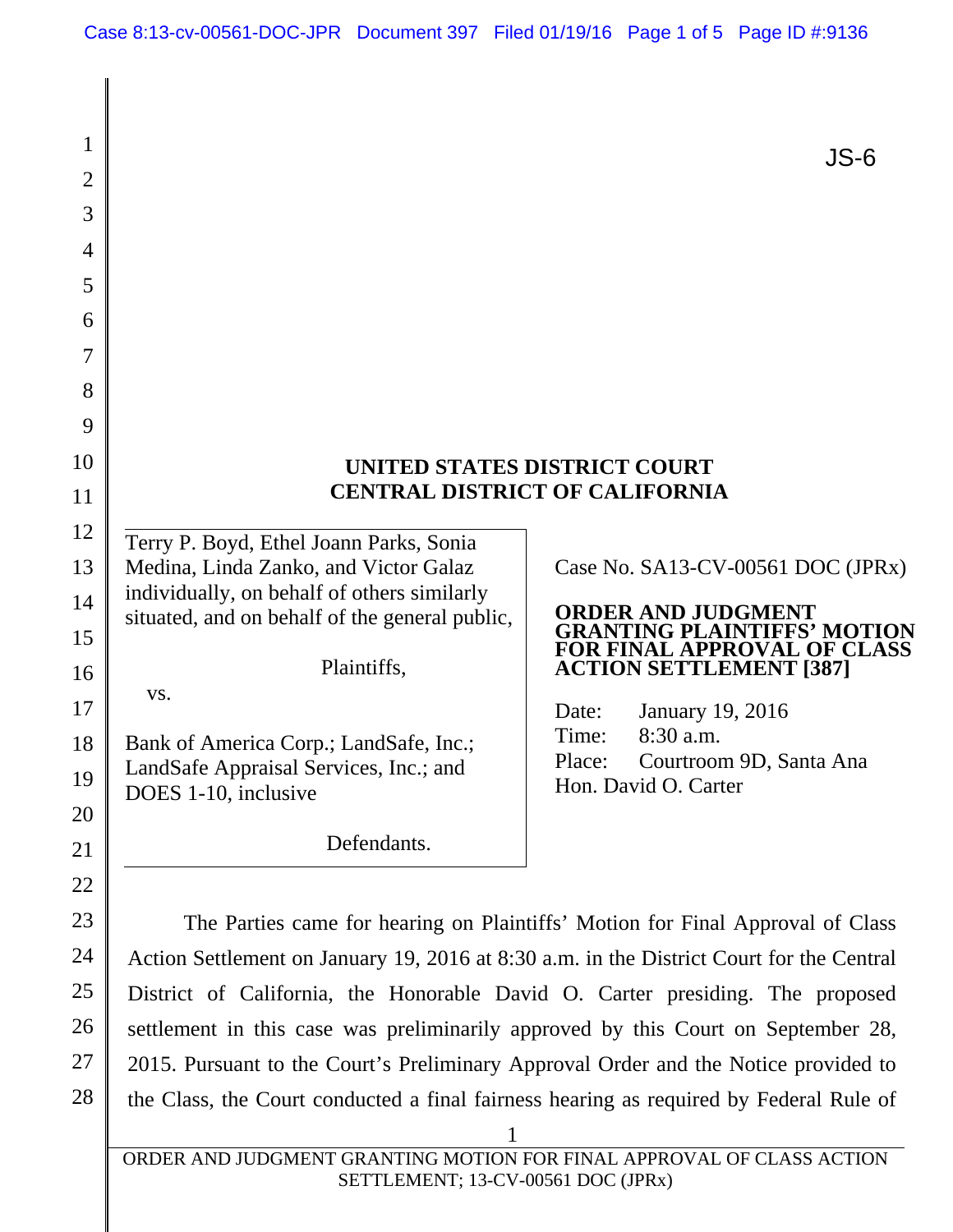Civil Procedure 23(e). The Court has reviewed the materials submitted by the Parties and has heard arguments presented by counsel at the hearing.

For the reasons cited herein, the Court hereby grants final approval of the Settlement based upon the terms set forth in the Preliminary Approval Order and the Settlement Agreement filed by the parties. The Settlement appears to be fair, adequate, and reasonable to the Staff Appraiser California and Collective Classes (collectively, the "Settlement Class").

1. Except as otherwise specified herein, for purposes of this Order, the Court adopts and incorporates by reference all defined terms set forth in the Settlement Agreement.

2. The Court finds that this Settlement satisfies the requirements for class action settlement under Rule 23 and further finds that the Settlement Class has at all times been adequately represented by the Named Plaintiffs and Class Counsel.

3. The Notice approved by the Court was provided by First Class direct mail to the last-known address of each of the individuals identified as Class Members, after first processing such addresses through the U.S. Postal Service change-of-address database, as stated in the declaration of the Claims Administrator. In addition, followup efforts were made to send the Notice to those individuals whose original notices were returned as undeliverable. Efforts were also made to contact Settlement Class Members by telephone and e-mail. Furthermore, a private investigator was engaged to locate two class members with out-of-date contact information. The Notice adequately described all of the relevant and necessary parts of the proposed Settlement Agreement, the request for service payments to the Class Representatives, Class Member Deponents, and Class Member Discovery Respondents, and Class Counsel's request for an award of attorneys' fees and costs.

4. The Court finds that the Notice given to the Settlement Class fully complied with Rule 23, was the best notice practicable, satisfied all constitutional due process

 $\mathfrak{D}$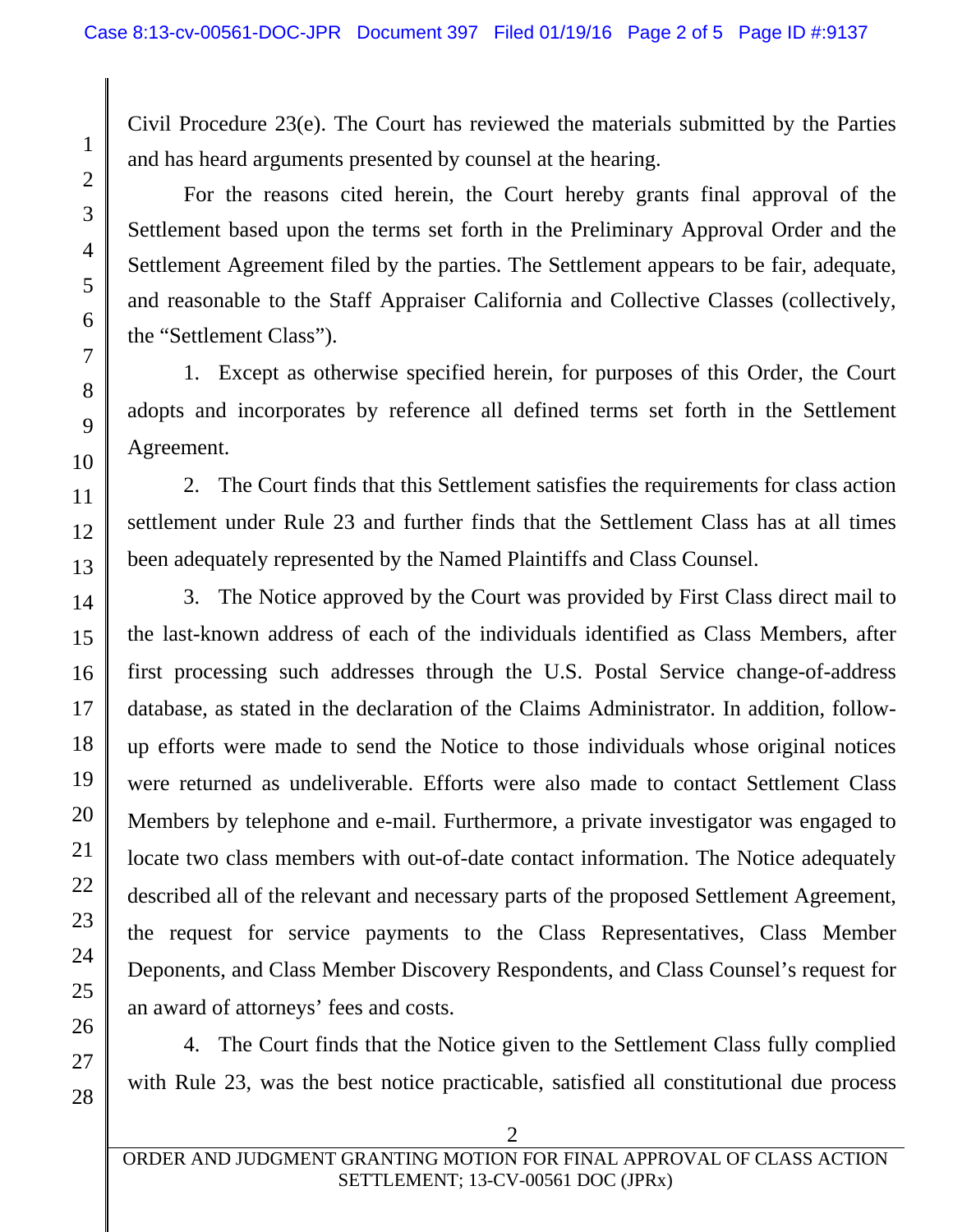concerns, and provides the Court with jurisdiction over the Settlement Class Members.

5. The Court has concluded that the Settlement, as set forth in the Settlement Agreement executed by the Parties, is fair, reasonable, and adequate under state and federal laws, including the Fair Labor Standards Act 29 U.S.C. § 201 *et seq*. The Court finds that the uncertainty and delay of further litigation support the reasonableness and adequacy of the \$36,000,000 Settlement Fund established pursuant to the Settlement Agreement.

6. Out of the identified Settlement Class Members, none has objected to any aspect of the proposed Settlement, and none has opted out of the proposed Settlement. The reaction of the Settlement Class to the proposed settlement strongly supports the conclusion that the proposed Settlement is fair, reasonable, and adequate.

7. The Settlement is HEREBY APPROVED in its entirety and the releases encompassed therein are effectuated.

8. The Settlement Fund shall be dispersed in accordance with the Settlement Agreement as detailed in the Motion for Preliminary Approval of Class Action Settlement, granted on September 28, 2015.

9. Representative Plaintiffs Terry Boyd, Ethel Joann Parks, Sonia Medina, and Linda Zanko are each hereby awarded \$25,000 for their time and effort in pursuing this litigation, and in recognition of the broader releases they have signed and the hardships they faced in representing the class.

10. Class Member Deponents, as that term is defined in the Settlement Agreement, are each hereby awarded \$2,000 for their time and effort in providing deposition testimony in support of the class claims.

11. Class Member Discovery Respondents, as that term is defined in the Staff Appraiser Settlement Agreement, are each hereby awarded \$1,000 for their time and effort in providing document and interrogatory discovery responses in support of the class claims.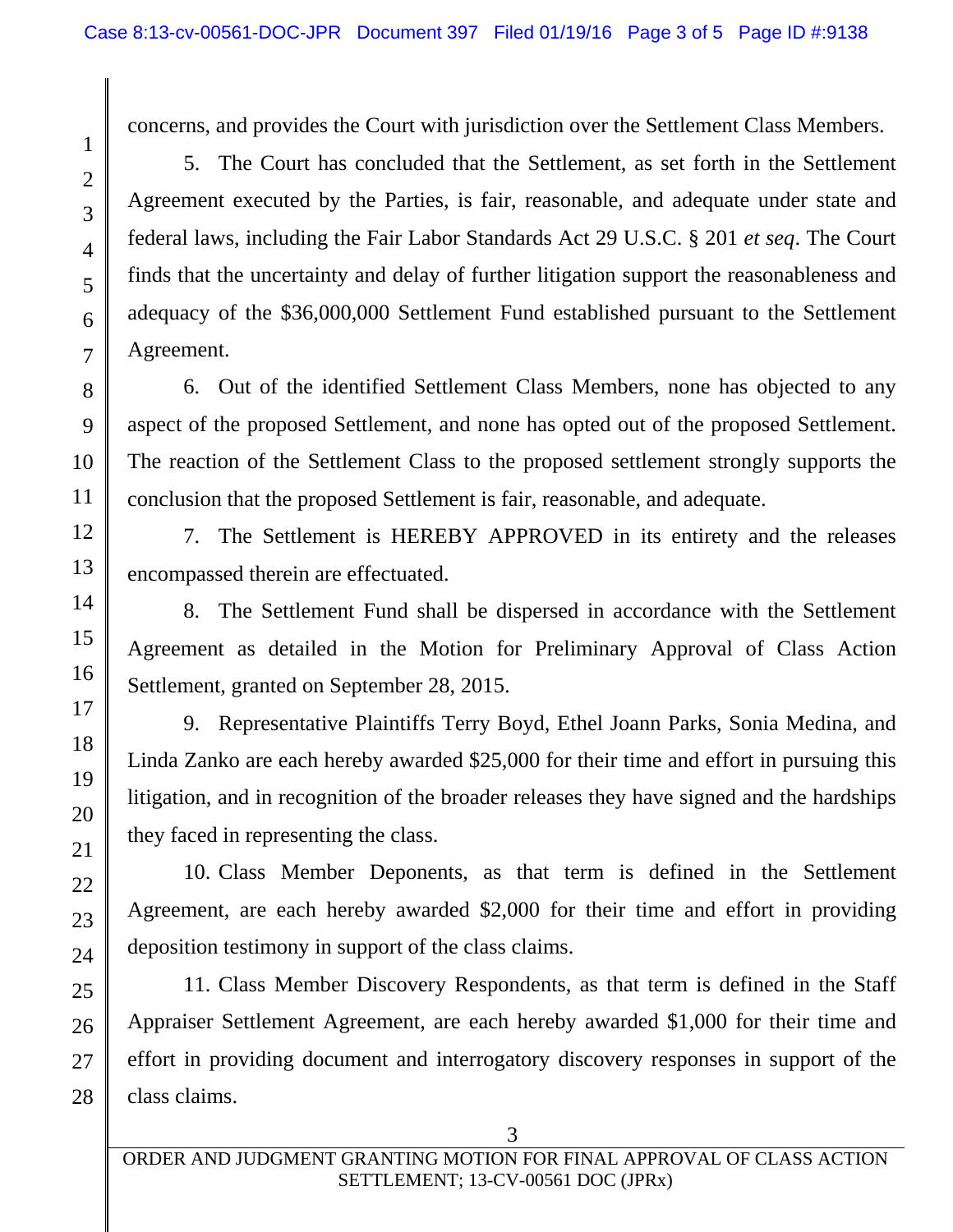12. Plaintiffs' application for Attorneys' fees in the amount of \$12,000,000 and reimbursement of litigation costs in the amount of \$175,528.54 is hereby granted in accordance with *Staton v*. *Boeing Co.*, 327 F.3d 938, 967 (9th Cir. 2003), and *Boeing Co. v. Van Gemert*, 444 U.S. 472, 478 (1980). In addition, the Court finds that the fee rates set forth in Plaintiffs' application for Attorneys' fees are fair and reasonable. *See*  ECF Nos. 380-1 and 381-1. Further, the Court approves payment of \$19,608.88 for the Settlement Administrator, Kurtzman Carson Consultants LLC.

13. The Court approves the *cy pres* recipient identified in the Settlement: Legal Aid Society-Employment Law Center, which meets the test under *Dennis v. Kellogg Co.*, 697 F.3d 858, 865 (9th Cir. 2013) that "there be a driving nexus between the plaintiff class and the *cy pres* beneficiaries."

14. The Court finds and determines that payment to the California Labor and Workforce Development Agency of \$75,000 as its share of the settlement of civil penalties under the Private Attorney General Act in this case is fair, reasonable, and appropriate. The Court hereby gives final approval to and orders that the payment of that amount be paid out of the Settlement Fund in accordance with the Settlement Agreement.

15. Neither this Order nor the Settlement Agreement constitutes an admission or concession by any of the released parties of any fault, omission, liability or wrongdoing. This order is not a finding of the validity or invalidity of any claims in this action or a determination of any wrongdoing by the Defendants. The final approval of the Settlement Agreement does not constitute any opinion, position, or determination of this Court, one way or the other, as to the merits of the claims and defenses of Plaintiffs, Defendants, or the Class Members.

16. The Court hereby enters Judgment approving the terms of the Settlement. This document shall constitute a final judgment with respect to the Claims of the Settlement Class for purposes of Rule 58 of the Federal Rules of Civil Procedure, and